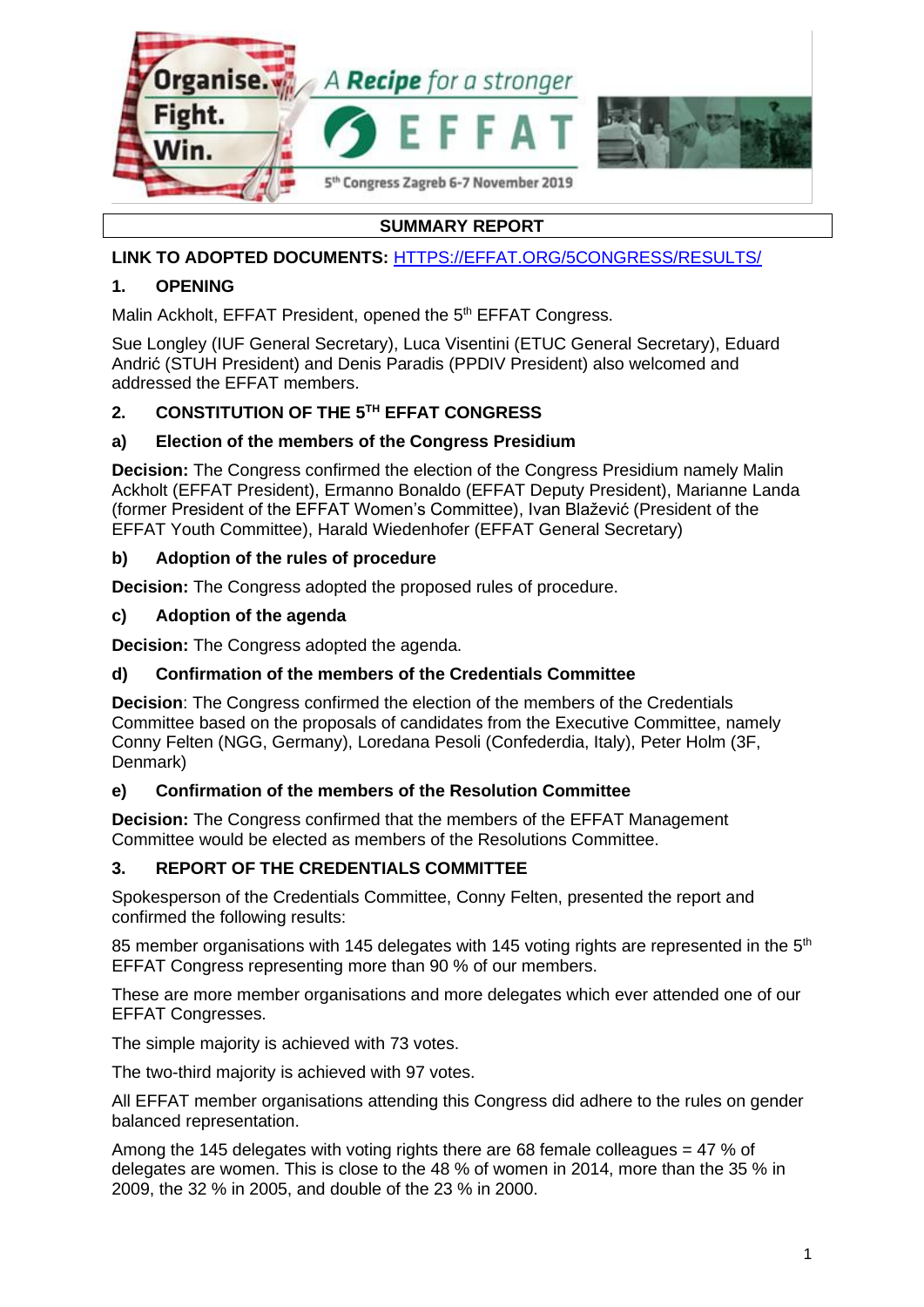

This shows that we could achieve again the high level as far as gender equality in EFFAT is concerned.

**Decision:** The Congress adopted the report presented by the Credentials Committee.

## **4. EFFAT ACTIVITY REPORT 2015-2019**

Harald Wiedenhofer, EFFAT General Secretary, presented the written report on the EFFAT activities of the last 5 years.

**Decision:** The Congress unanimously adopted the EFFAT Activity Report 2015-2019

## **5. EFFAT FINANCIAL REPORT 2014-2018**

Harald Wiedenhofer presented the written financial report and informed members that all annual financial statements were checked and approved by external audit company Willy Gillisjans. The internal EFFAT Auditing Committee (Dirk Van der Plancken, Steen Karlsen and Denise Cordemans), elected by the  $4<sup>th</sup>$  Congress, has regularly checked the annual financial statements, based on reports by the external company auditor, and has regularly reported back to the Executive Committee.

**Decision**: The financial report was adopted by the 5<sup>th</sup> Congress and the General Secretary was unanimously discharged.

## **6. NEW EFFAT STATUTES**

Bart Vannetelbosch, Chairperson of the Constitution Committee presented the new EFFAT Statutes.

**Decision:** The Congress adopted the new EFFAT Statutes with 2/3 majority (one abstention from Czech Republic)

## **7. ELECTIONS**

#### **a) Election of the Executive Committee Members based on proposals from the Member Organisations**

**Decision:** The 5<sup>th</sup> EFFAT Congress confirmed the election of the proposed members of the Executive Committee. Those countries that have not yet nominated their representatives were asked to send this without further delay to the Secretariat. The Executive Committee will check and confirm the nominations at its next meeting.

## **b) Election of the President**

**Decision:** The Congress unanimously elected Malin Ackholt as EFFAT's new President.

#### **c) Election of the two Deputy Presidents based on proposals from the Member Organisations and on the recommendations of the Executive Committee**

**Decision:** The 5<sup>th</sup> EFFAT Congress unanimously elected Pia Stalpaert (CCAS-CSC, Belgium) and Pietro Ruffolo (FLAI-CGIL, Italy) as EFFAT Deputy Presidents.

## **d) Election of the General Secretary**

**Decision:** The Congress unanimously elected Kristjan Bragason as EFFAT General Secretary.

**a) Confirmation of the Chairpersons and their Deputies of the Sectors, the Committees and the Bureau of the Youth Committee as members of the Executive Committee**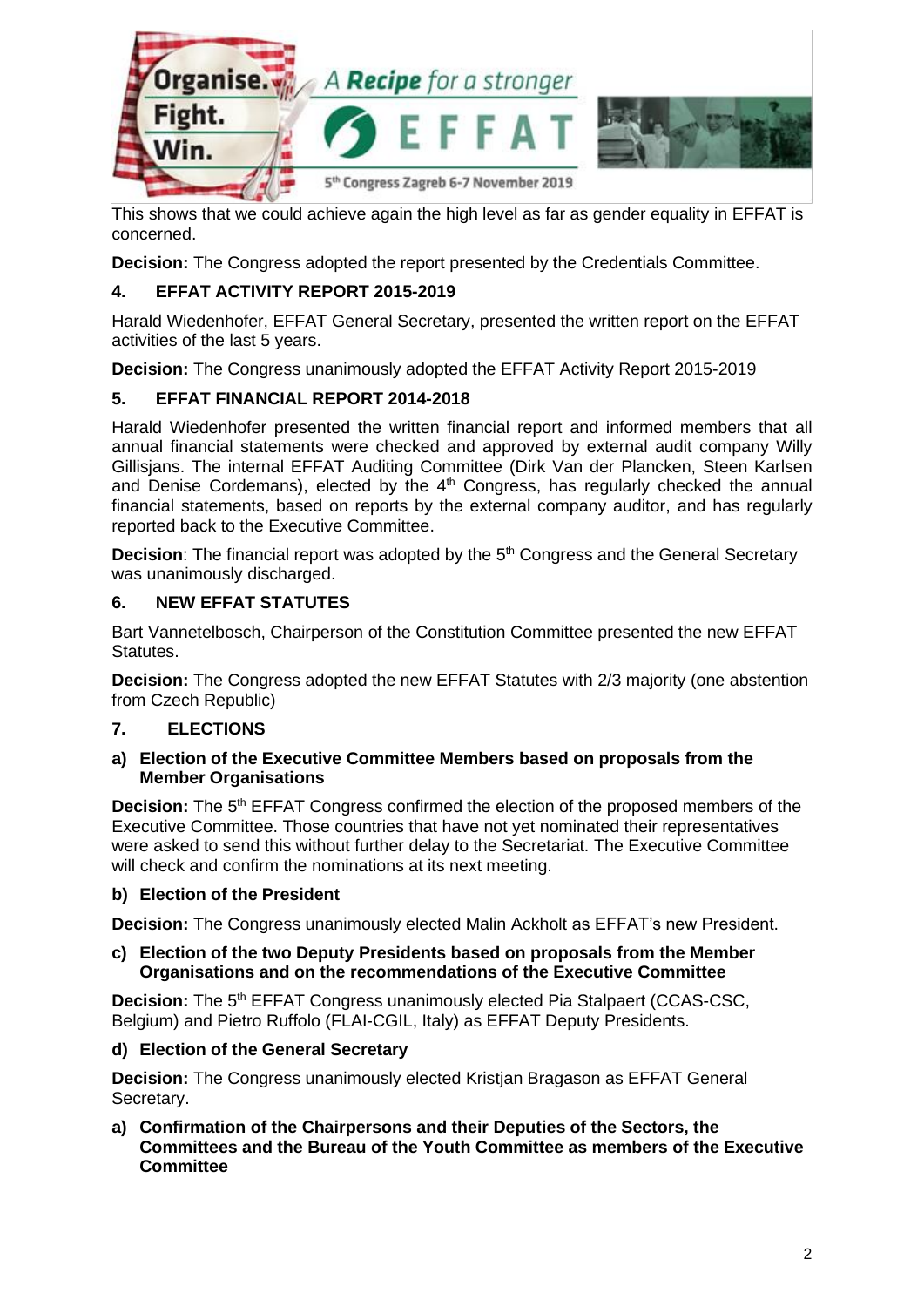

**Decision:** The Congress confirmed the election of the proposed Chairpersons and Deputy Chairpersons of the Agriculture, Food and Tourism sectors, the Women's Committee, the Chairperson of the TNC Committee, the Bureau of the Youth Committee, the Small Farmers Committee.

Those Committees that had not yet nominated all of their representatives were asked to send this to the Secretariat without further delay. The Executive Committee will check and confirm the appointment of these representatives at its next meeting.

## **b) Election of the members of the Auditing Committee**

**Decision:** The Congress elected Dirk Van der Plancken (ACV-CSC, Belgium), Denise Cordemans (SETCA-FGTB, Belgium) and Steen Karlsen (NNF, Denmark) as members of the EFFAT Auditing Committee.

## **8. POLITICAL MOTIONS AND RESOLUTIONS**

Bart Vannetelbosch, Chairperson of the Constitution Committee, introduced the motions recommended by the EFFAT Executive Committee.

- Motion 1 NGG: Promoting and shaping sustainable food policy in Europe
- Motion 2 NGG: Fighting populism and Europe shifting to the right
- Motion 3 NGG: Fighting the causes of flight, fairer burden-sharing of migration in Europe
- Motion 4 NGG: International co-determination: Strengthening European works councils
- Motion 5 Nordic affiliates: Rules of procedures and mandate to EFFAT regarding Transnational Company Agreements
- Motion 6 EFFAT Women's Committee: Strengthening the domestic work sector in EFFAT
- Motion 7 Nordic region: Saving our planet: Just climate transition in the food supply chain from farm to fork
- Motion 8 Youth Committee
- Motion 9 Kommunal: An equal work life!
- Motion 10 EFFAT-Budgets 2020-2021
- Motion 11 CAP

*Two emergency motions* were received:

- Motion 12 People before profit
- Motion 13 Hongkong

**Decision:** The Congress unanimously adopted the thirteen important motions.

## **9. POLITICAL FRAMEWORK DOCUMENTS**

- **a) EFFAT Political Framework 2020-2024**
- **b) EFFAT Action Plan 2020-2021**
- **c) Budget 2020-2021**

Kristjan Bragason introduced the EFFAT Political Framework 2020-2024, the Action Plan 2020-2024 and the Budget 2020-2021.